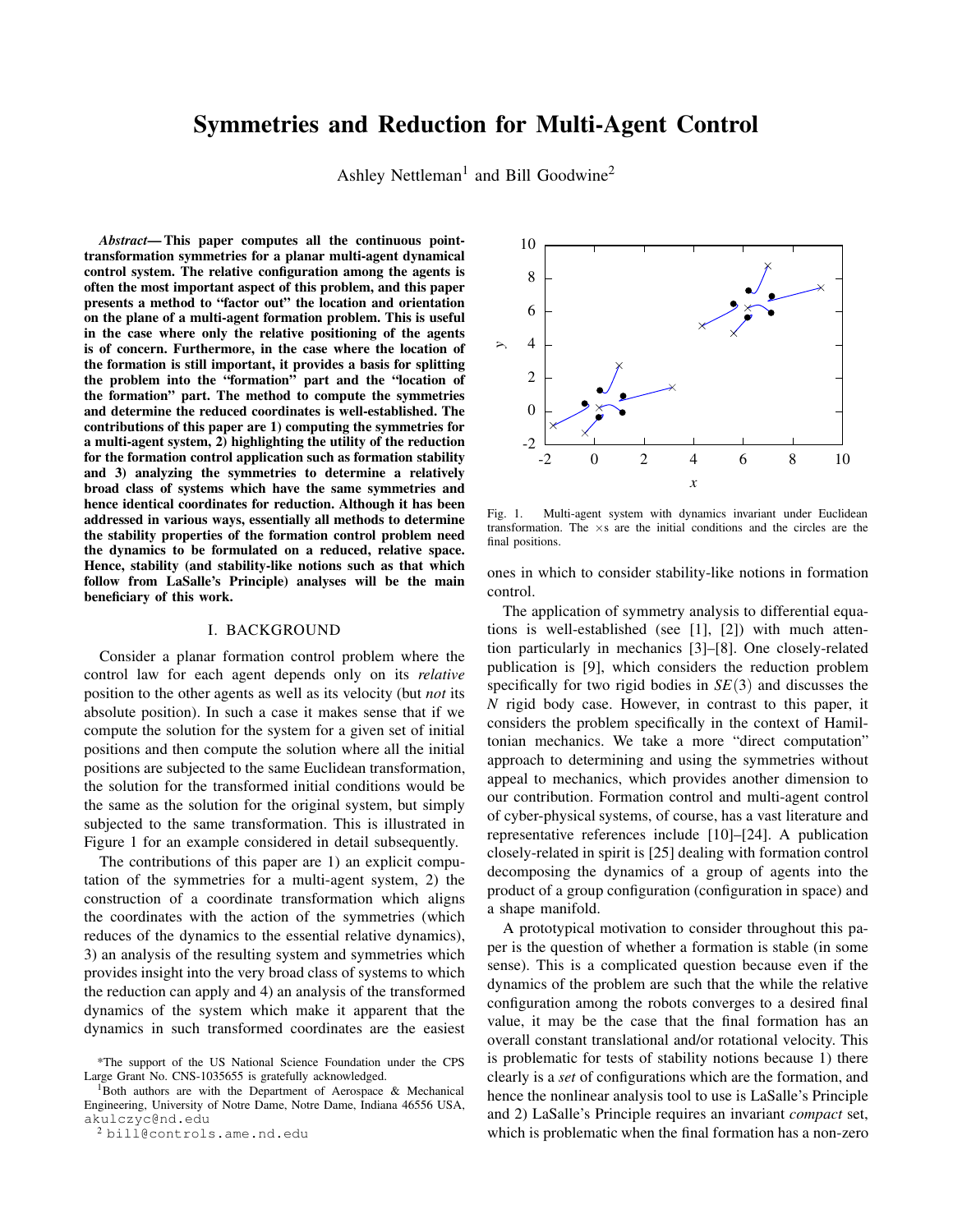

Fig. 2. System topology for Example 1.

steady-state velocity. Such difficulties are typically addressed in a case-specific manner, for example using notions such as moving center of mass coordinates in a formation [26] or in the consensus context, by defining a "disagreement functions" [27]–[29]. These are, in effect, going "part way" to exploit the translational symmetries present in the system, and the contribution of this paper is that we explicitly do so.

The example throughout this paper is the following.

*Example 1:* Consider the system illustrated in Figure 2 where the goal formation is a regular *N*-polygon. Each agent is a point mass with second-order dynamics, and the control law (formation force) for each agent is from a quadratic potential based on the deviation from the desired distance from its neighbors. The set of neighbors considered by each robot is four other robots, its two nearest neighbors in each direction. Hence, the nonlinear equations of motion are

$$
\ddot{x}_i = -\dot{x}_i + \sum_{j \in \mathcal{N}_i} (x_i - x_j) ((x_i - x_j)^2 + (y_i - y_j)^2 - \hat{d}_{ij})
$$
  

$$
\ddot{y}_i = -\dot{y}_i + \sum_{j \in \mathcal{N}_i} (y_i - y_j) ((x_i - x_j)^2 + (y_i - y_j)^2 - \hat{d}_{ij})
$$

where  $\hat{d}_{ij}$  is the desired distance between robots *i* and *j*,

$$
\hat{d}_{ij} = \begin{cases} 1, & |i-j| = 1 \\ \frac{\sin 2\pi/N}{\sin \pi/N}, & |i-j| = 2 \end{cases}.
$$

It will be clear that the results in this paper will apply regardless of which of the other agents are an agent's neighbors.

#### II. SYMMETRIES OF A SYSTEM OF SECOND-ORDER EQUATIONS

Throughout this section we generally follow the development and notation from [2]. A system of *m* second order differential equations

$$
\ddot{q}^1 = \omega^1 (q^1, \dots, q^m, \dot{q}^1, \dots, \dot{q}^m)
$$
\n
$$
\vdots
$$
\n
$$
\ddot{q}^m = \omega^m (q^1, \dots, q^m, \dot{q}^1, \dots, \dot{q}^m),
$$

can be written as a partial differential equation  $Af = 0$ , where

$$
A = \frac{\partial}{\partial t} + \dot{q}^1 \frac{\partial}{\partial q^1} + \omega^1 \frac{\partial}{\partial \dot{q}^1} + \cdots + \dot{q}^m \frac{\partial}{\partial q^m} + \omega^m \frac{\partial}{\partial \dot{q}^m}.
$$

Typically symmetry analysis is easier using a linear operator than the full, typically nonlinear, symmetry transformation. Such a linear operator can be considered the "velocity" of the transformation (in this context called a generator), and if a system of equations is invariant in that direction at all points, then it will be invariant under the full transformation.

If our goal is to determine all the symmetries, then we express the generator in an general form and apply it to the system of interest to determine the unknown terms in the generator. In this case the general form for a symmetry expressed as a generator, *X*, of *m* second order differential equations is the vector field

$$
X = \xi(t, q^1, \dots, q^m) \frac{\partial}{\partial t} + \eta^1(t, q^1, \dots, q^m) \frac{\partial}{\partial q^1} + \dots
$$

$$
+ \eta^m(t, q^1, \dots, q^m) \frac{\partial}{\partial q^m}.
$$

Invariance under the action of the generator is expressed by the Lie commutator  $[X,A] = \lambda A$ , which, for a system of second-order equations, may be expressed as

$$
xi\omega_{,t}^{a} + \eta^{b}\omega_{,b}^{a} + \left(\eta_{,t}^{b} + \dot{q}^{c}\eta_{,c}^{b} - \dot{q}^{b}\xi_{,t} - \dot{q}^{b}\dot{q}^{c}\xi_{,c}\right)\frac{\partial\omega^{a}}{\partial\dot{q}^{b}} + 2\omega^{a}\left(\xi_{,t} + \dot{q}^{b}\xi_{,b}\right) + \omega^{b}\left(\dot{q}^{a}\xi_{,b} - \eta_{,b}^{a}\right) + \dot{q}^{a}\dot{q}^{b}\dot{q}^{c}\xi_{,bc} + 2\dot{q}^{a}\dot{q}^{c}\xi_{,tc} - \dot{q}^{c}\dot{q}^{b}\eta_{,bc}^{a} + \dot{q}^{a}\xi_{,tt} - 2\dot{q}^{b}\eta_{,tb}^{a} - \eta_{,tt}^{a} = 0,
$$

with  $(a, b, c = 1, \ldots, m)$  and, as conventional,  $\eta_{a}$  represents partial differentiation with respect to *q<sup>a</sup>* and we adopt the summation convention (so *a* is the free index). Because ξ and  $\eta^a$  are functions of *t* and  $q^a$  and not  $\dot{q}^a$ , we are able to arrange the equations in the order of the  $\dot{q}^a$  terms.

Returning to the example, we may write

$$
\ddot{q}^i = \omega^i = -\dot{q}^i - \sum_{j \in \mathcal{N}_i} (q^i - q^l) \left( (q^i - q^l)^2 + (q^k - q^m)^2 - \hat{d}^i_j \right)
$$

where  $i \in \{0, ..., 2N\}, k = i - (-1)^i, l = i + 2j$  $(mod 2N)$ ,  $m = k + 2j \pmod{2N}$  and  $q^i$  is either *x* or *y* depending on whether the index is odd or even. Note that the system does not depend explicitly on time and the  $\dot{q}^a$ terms do not appear in the input force from the formation potential, so  $\ddot{q}^i = \omega^i = -\dot{q}^i - g^i$  with  $g^a(q^1, \ldots, q^{2N})$  only a function of the configuration and not velocities.

The  $m = 2N$  equations that define the symmetry are

$$
\eta^{b}(-g^{a})_{,b} + \left(\eta^{b}_{,t} + \dot{q}^{c}\eta^{b}_{,c} - \dot{q}^{b}\xi_{,t} - \dot{q}^{b}\dot{q}^{c}\xi_{,c}\right)(-1)\delta_{ab} \n+ 2(-\dot{q}^{a} - g^{a})\left(\xi_{,t} + \dot{q}^{b}\xi_{,b}\right) + (-\dot{q}^{b} - g^{b})\left(\dot{q}^{a}\xi_{,b} - \eta^{a}_{,b}\right) \n+ \dot{q}^{a}\dot{q}^{b}\dot{q}^{c}\xi_{,bc} + 2\dot{q}^{a}\dot{q}^{c}\xi_{,tc} - \dot{q}^{c}\dot{q}^{b}\eta^{a}_{,bc} + \dot{q}^{a}\xi_{,tt} - 2\dot{q}^{b}\eta^{a}_{,tb} \n- \eta^{a}_{,tt} = 0,
$$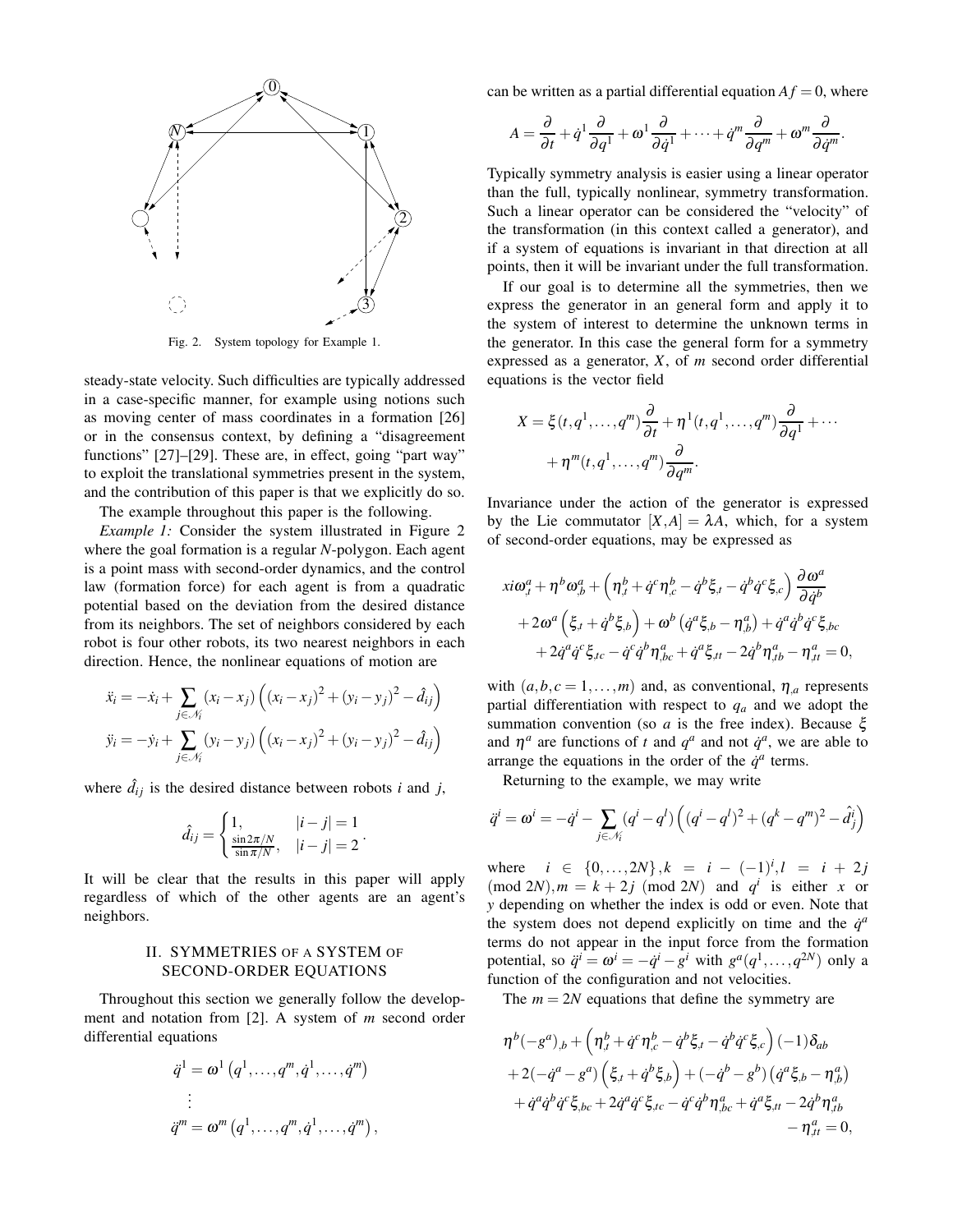with  $\delta_{ab} = 1$  if  $a = b$  and 0 otherwise. Rearranging in decreasing powers of  $\dot{q}^a$  gives

$$
\dot{q}^{a}\dot{q}^{b}\dot{q}^{c}\xi_{,bc} + \dot{q}^{b}\dot{q}^{c}\xi_{,c}\delta_{ab} - 3\dot{q}^{a}\dot{q}^{b}\xi_{,b} + 2\dot{q}^{a}\dot{q}^{c}\xi_{,tc} - \dot{q}^{c}\dot{q}^{b}\eta_{,bc}^{a}
$$

$$
- \dot{q}^{c}\eta_{,c}^{b}\delta_{ab} + \dot{q}^{b}\xi_{,t}\delta_{ab} - 2\dot{q}^{a}\xi_{,t} - 2\dot{q}^{b}g^{a}\xi_{,b} + \dot{q}^{b}\eta_{,b}^{a} - \dot{q}^{a}g^{b}\xi_{,b}
$$

$$
+ \dot{q}^{a}\xi_{,tt} - 2\dot{q}^{b}\eta_{,tb}^{a} - \eta^{b}g_{,b}^{a} - \eta_{,t}^{b}\delta_{ab} - 2g^{a}\xi_{,t} + g^{b}\eta_{,b}^{a} - \eta_{,tt}^{a} = 0.
$$

Because the  $\dot{q}^a$  are independent for different orders, the coefficient of each term much be zero. Thus  $\dot{q}^a \dot{q}^b \dot{q}^c \xi_{,bc} = 0$ gives that

$$
\xi = \alpha^0(t) + \alpha^1(t)q^1 + \cdots + \alpha^{2N}(t)q^{2N},
$$

which gives

$$
\xi_{,t} = \dot{\alpha}^0(t) + \dot{\alpha}^1(t)q^1 + \dots + \dot{\alpha}^{2N}(t)q^{2N}
$$
  
\n
$$
\xi_{,b} = \alpha^b(t)
$$
  
\n
$$
\xi_{,tb} = \dot{\alpha}^b(t).
$$

The symmetry condition equations are now

$$
\dot{q}^b \dot{q}^c \alpha^c(t) \delta_{ab} - 3 \dot{q}^a \dot{q}^b \alpha^b(t) + 2 \dot{q}^a \dot{q}^c \dot{\alpha}^c(t) - \dot{q}^c \dot{q}^b \eta^a_{,bc} \n- \dot{q}^c \eta^b_{,c} \delta_{ab} + \dot{q}^b \delta_{ab} (\dot{\alpha}^0(t) + \dot{\alpha}^c(t)q^c) - 2 \dot{q}^a (\dot{\alpha}^0(t) + \dot{\alpha}^c(t)q^c) \n- 2 \dot{q}^b g^a \alpha^b(t) + \dot{q}^b \eta^a_{,b} - \dot{q}^a g^b \alpha^b(t) + \dot{q}^a (\dot{\alpha}^0(t) + \ddot{\alpha}^c(t)q^c) \n- 2 \dot{q}^b \eta^a_{,tb} - \eta^b g^a_{,b} - \eta^b_{,a} \delta_{ab} - 2 g^a (\dot{\alpha}^0(t) + \dot{\alpha}^c(t)q^c) + g^b \eta^a_{,b} \n- \eta^a_{,tt} = 0,
$$

Proceeding to the next lower-order term gives

$$
\dot{q}^b \dot{q}^c \alpha^c(t) \delta_{ab} - 3 \dot{q}^a \dot{q}^b \alpha^b(t) + 2 \dot{q}^a \dot{q}^c \dot{\alpha}^c(t) - \dot{q}^c \dot{q}^b \eta^a_{,bc} = 0,
$$

which simplifies to

$$
2\dot{q}^a\dot{q}^b(\dot{\alpha}^b(t)-\alpha^b(t))-\dot{q}^c\dot{q}^b\eta^a_{,bc}=0.
$$

Recall that *a* designates which symmetry condition equation while *b* and *c* are summation indices. This gives that

$$
2(\dot{\alpha}^b(t) - \alpha^b(t)) = \eta^a_{,ba},
$$
  
\n
$$
\eta^a_{,bc} = 0 \text{ when } c \neq a.
$$

Since partial derivatives commute,

$$
\eta_{,bc}^a = 0,
$$
  
\n
$$
\eta^a = \beta^a(t) + \gamma_b^a(t)q^b
$$
  
\n
$$
2(\dot{\alpha}^b(t) - \alpha^b(t)) = 0,
$$
  
\n
$$
\dot{\alpha}^b(t) = \alpha^b(t),
$$
  
\n
$$
\alpha^b(t) = \alpha^b \exp(t),
$$

where  $\alpha^b$  is a scalar.

The symmetry condition equations are now

$$
- \dot{q}^a \dot{\alpha}^0(t) + \dot{q}^a \ddot{\alpha}^0(t) - 2\dot{q}^b \ddot{\gamma}_b^a(t) - 2\dot{q}^b g^a \alpha^b \exp(t) - \dot{q}^a g^b \alpha^b \exp(t) - g^a_{,b} \beta^b(t) - g^a_{,b} \gamma^b_c(t) q^c - \ddot{\gamma}^a_b(t) q^b - 2g^a \dot{\alpha}^0(t) - 2g^a \alpha^b \exp(t) q^b + g^b \gamma^a_b(t) - \ddot{\gamma}^a_b(t) q^b - \dot{\beta}^a(t) - \ddot{\beta}^a(t) = 0.
$$

In the general case, one would continue with the  $\dot{q}^i$  terms, however, note that the purely time based terms are quite simple to solve. The equation to solve is  $\dot{\beta}^a(t) + \ddot{\beta}^a(t) =$ 

0, which gives  $\beta^a(t) = \beta^a_1 + \beta^a_2 \exp(-t)$ , where  $\beta^a_1$  and  $\beta^a_2$ are constants. The updated expression for  $\eta^a$  is  $\eta^a = \beta_1^a +$  $\beta_2^a \exp(-t) + \gamma_b^a(t)q^b$ .

The symmetry condition equations are now

$$
- \dot{q}^a \dot{\alpha}^0(t) + \dot{q}^a \ddot{\alpha}^0(t) - 2\dot{q}^b \dot{\gamma}_b^a(t) - 2\dot{q}^b g^a \alpha^b \exp(t)
$$
  
\n
$$
- \dot{q}^a g^b \alpha^b \exp(t) - g^a_{,b} (\beta_1^b + \beta_2^b \exp(-t)) - g^a_{,b} \gamma_c^b(t) q^c
$$
  
\n
$$
- \dot{\gamma}_b^a(t) q^b - 2g^a \dot{\alpha}^0(t) - 2g^a \alpha^b \exp(t) q^b + g^b \gamma_b^a(t)
$$
  
\n
$$
- \ddot{\gamma}_b^a(t) q^b = 0.
$$

At this point the formation force needs to be substituted for  $g^a$  to solve the  $\dot{q}^a$  and  $q^a$  equations, which will be omitted due to space limitations. The final result is the collection of expressions

$$
X = \xi \frac{\partial}{\partial t} + \eta^a \frac{\partial}{\partial q^a}
$$
  
\n
$$
\xi = \alpha^0
$$
  
\n
$$
\overline{\eta} = \overline{\beta(t)} + \overline{\Gamma} \cdot \overline{q} = (\eta^1, \dots, \eta^{2N})^T,
$$
  
\n
$$
\overline{q} = (q^1, \dots, q^{2N})^T, \quad \overline{\beta(t)} = (\beta^1(t), \dots, \beta^{2N}(t))^T,
$$
  
\n
$$
\beta^i(t) = \begin{cases} \beta_1^1 + \beta_2^1 \exp(-t) & \text{for } i \text{ odd} \\ \beta_1^2 + \beta_2^2 \exp(-t) & \text{for } i \text{ even} \end{cases},
$$
  
\n
$$
\overline{\Gamma} = \begin{pmatrix} B & C & \cdots & C \\ C & B & \vdots \\ \vdots & \ddots & C \\ C & \cdots & C & B \end{pmatrix},
$$
  
\n
$$
B = \begin{pmatrix} \gamma_1^1 & \gamma_2^1 \\ \gamma_1^2 & \gamma_2^2 \end{pmatrix}, \quad C = \begin{pmatrix} \gamma_1^1 & \gamma_1^1 \\ \gamma_2^1 - \gamma_4^1 + \gamma_1^2 & \gamma_2^2 \end{pmatrix}.
$$

Each constant, or free variable, corresponds to a symmetry. By setting a free variable equal to one and the rest equal to zero, the individual symmetries can be enumerated. Note that the number of free variables is the same for any number of agents<sup>1</sup> that reference any number of neighbors, provided that if agent A references agent B, then agent B references agent A, *i.e.*, the edges in the graph representing the system are undirected.

For brevity of presentation, we enumerate all the symmetries for a system with two agents:

• 
$$
X^1 = \frac{\partial}{\partial \zeta}
$$
  
\n•  $X^2 = \frac{\partial}{\partial q^1} + \frac{\partial}{\partial q^3}$   
\n•  $X^3 = \frac{\partial}{\partial q^2} + \frac{\partial}{\partial q^4}$   
\n•  $X^4 = \exp(-t) \cdot \left(\frac{\partial}{\partial q^1} + \frac{\partial}{\partial q^3}\right)$   
\n•  $X^5 = \exp(-t) \cdot \left(\frac{\partial}{\partial q^2} + \frac{\partial}{\partial q^4}\right)$   
\n•  $X^6 = -q^2 \frac{\partial}{\partial q^1} + q^1 \frac{\partial}{\partial q^2} - q^4 \frac{\partial}{\partial q^3} + q^3 \frac{\partial}{\partial q^4}$   
\n•  $X^7 = (q^2 + q^4) \cdot \left(\frac{\partial}{\partial q^1} + \frac{\partial}{\partial q^3}\right)$   
\n•  $X^8 = (q^1 + q^3) \cdot \left(\frac{\partial}{\partial q^2} + \frac{\partial}{\partial q^4}\right)$   
\n•  $X^9 = (q^1 + q^3) \cdot \left(\frac{\partial}{\partial q^1} + \frac{\partial}{\partial q^3}\right)$   
\n•  $X^{10} = (q^2 + q^4) \cdot \left(\frac{\partial}{\partial q^2} + \frac{\partial}{\partial q^4}\right)$ .

<sup>1</sup>When there are three agents, an additional free variable is obtained in the  $\overline{\Gamma}$  matrix, which becomes a circulant matrix.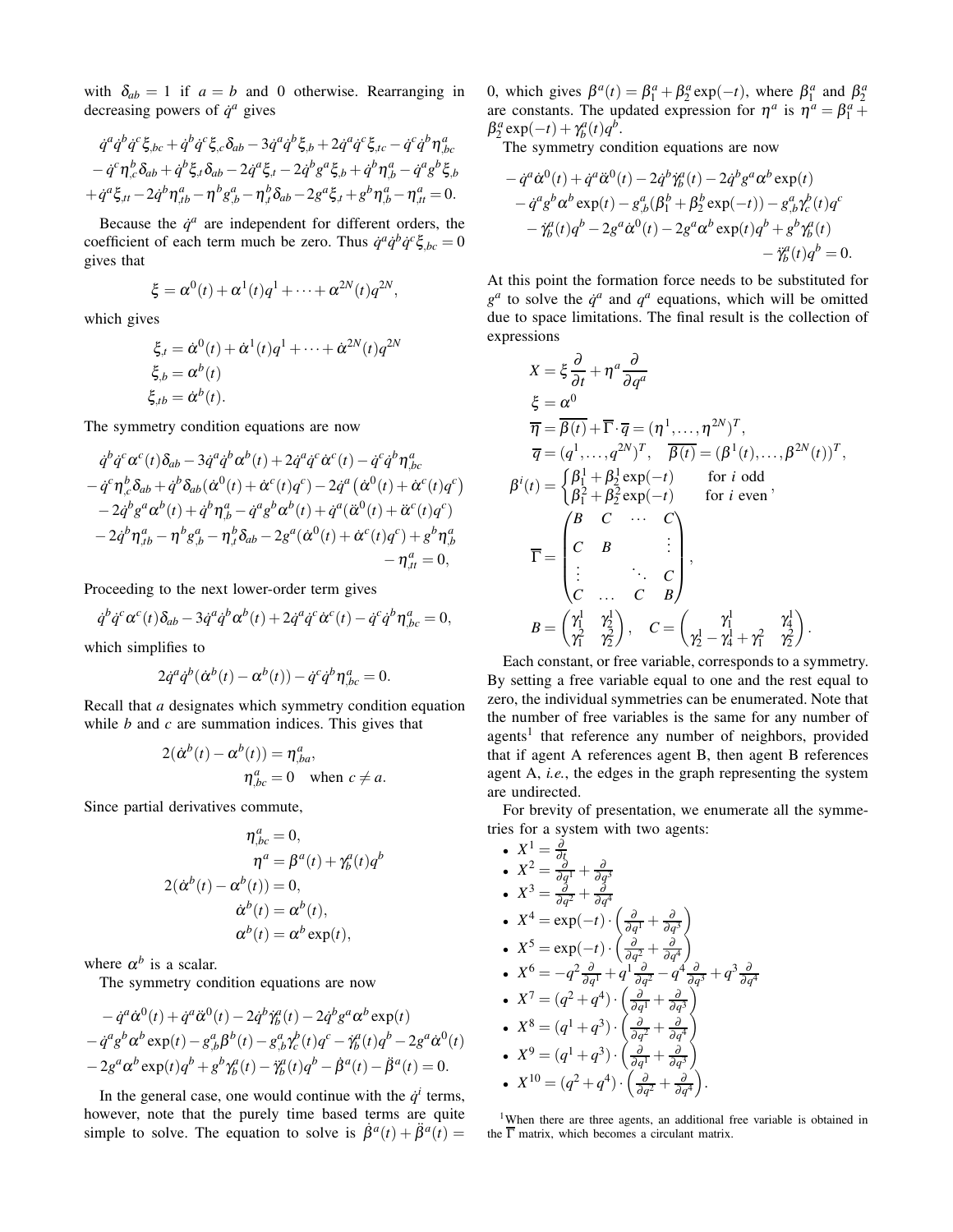The first three symmetries have easy interpretations: translation in time, the *x*-direction and the *y*-direction, respectively. The fourth and fifth correspond to "center of mass coordinates" which decay in time due to the form of damping present in the example problem and the sixth is rigid body rotation.

## III. REDUCED-ORDER DYNAMICS

For a given symmetry,  $X^k = \xi_k \frac{\partial}{\partial t} + \eta_k^i \frac{\partial}{\partial q^i}$ , it is possible to define a coordinate transformation such that  $X^k = \frac{\partial}{\partial s}$ , *i.e.*, define one of the coordinates so that it is "parallel" with the symmetry. These new coordinates are in some sense canonical, and result in simplifying the expression for the dynamics of the system. This transformation is determined by defining  $(r^j, s)$ , such that  $X^k s = 1$  and  $X^k r^j = 0$ . This may often be done by inspection, or in general by determining the trajectories (orbits) of the group generated by  $X<sup>k</sup>$ . The trajectories are defined by

$$
\frac{dq^{i}}{d\lambda} = \eta_{k}^{i}, \quad \frac{dt}{d\lambda} = \xi_{k},
$$

which can be rewritten as

$$
\frac{dq^1}{\eta_k^1} = \frac{dq^2}{\eta_k^2} = \cdots = \frac{dq^n}{\eta_k^n} = \frac{dt}{\xi_k}.
$$

It is possible to take the initial values for these trajectories as  $r^j$  and solve  $X^k s = 1$  by a line integral.

For the case of one equation, to solve  $X_r = 0$ , we take an orbit where *r* equals a constant. This gives the expression

$$
dr = 0 = r_{,t}dt + r_{,q}dq.
$$

Note that  $Xr = 0$  can be rewritten as

$$
Xr = \xi r_{,t} + \eta r_{,q} = 0.
$$

It is then possible to eliminate  $r_t$  and  $r_{\text{q}}$  by the prior two equations and obtain the expression

$$
\xi dq - \eta dt = 0.
$$

Now *r* is the constant of integration that appears in the solution to the equation above. Recall that we defined for an orbit that *r* is a constant. Each orbit of the system is defined by an *r* value and it is possible to invert the system to obtain an expression for *r* in terms of *q* and *t*.

#### IV. EXAMPLE

Returning to the example system

$$
\ddot{q}^i = -\dot{q}^i - \sum_{j \in \mathcal{N}_i} \left( q^i - q^l \right) \left( (q^i - q^l)^2 + (q^k - q^m)^2 - \hat{d}_j^i \right)
$$

(with *k*, *l*, and *m* as defined previously) we will illustrate the reduction process for the two-agent system. Additionally, since the process requires multiple coordinate transformations, a subscript will be added to indicate the step in the process. In detail, for two-agents

$$
\begin{aligned}\n\ddot{q}_0^1 &= -\dot{q}_0^1 - (q_0^1 - q_0^3) (q_0^1 - q_0^3)^2 + (q_0^2 - q_0^4)^2 - \hat{d}_1) \\
\ddot{q}_0^2 &= -\dot{q}_0^2 - (q_0^2 - q_0^4) (q_0^1 - q_0^3)^2 + (q_0^2 - q_0^4)^2 - \hat{d}_1) \\
\ddot{q}_0^3 &= -\dot{q}_0^3 + (q_0^1 - q_0^3) (q_0^1 - q_0^3)^2 + (q_0^2 - q_0^4)^2 - \hat{d}_1) \\
\ddot{q}_0^4 &= -\dot{q}_0^4 + (q_0^2 - q_0^4) (q_0^1 - q_0^3)^2 + (q_0^2 - q_0^4)^2 - \hat{d}_1).\n\end{aligned}
$$

# *A. Translation in x-Direction*

Consider  $X_0^2 = \frac{\partial}{\partial q_0^1} + \frac{\partial}{\partial q_0^3}$ . We need to find a coordinate transformation  $\phi_1$  such that  $X_0^2 r^j = 0$  and  $X_0^2 s^1 = 1$ . One such transformation is

$$
\phi_1(q_0^1,q_0^2,q_0^3,q_0^4)=(q_0^1,q_0^1-q_0^3,q_0^2,q_0^4)=(s^1,r^1,r^2,r^2).
$$

Since this process will be repeated, the coordinates  $(r^1, r^2, r^3)$ will be changed to  $(q_1^1, q_1^2, q_1^3)$ , respectively. The inverse transformation is

$$
\phi_1^{-1}(s^1, q_1^1, q_1^2, q_2^3) = (s^1, q_1^2, s^1 - q_1^1, q_1^3) = (q_0^1, q_0^2, q_0^3, q_0^4).
$$

The updated symmetries are found by transforming the system to the new coordinates and recalculating the symmetries. The updated system of equations is

$$
\begin{aligned}\n\ddot{s}^1 &= -\dot{s}^1 - q_1^1 \left( (q_1^1)^2 + (q_1^2 - q_1^3)^2 - \hat{d}_1 \right) \\
\ddot{q}_1^1 &= -\dot{q}_1^1 - 2q_1^1 \left( (q_1^1)^2 + (q_1^2 - q_1^3)^2 - \hat{d}_1 \right) \\
\ddot{q}_1^2 &= -\dot{q}_1^2 - (q_1^2 - q_1^3) \left( (q_1^1)^2 + (q_1^2 - q_1^3)^2 - \hat{d}_1 \right) \\
\ddot{q}_1^3 &= -\dot{q}_1^3 + (q_1^2 - q_1^3) \left( (q_1^1)^2 + (q_1^2 - q_1^3)^2 - \hat{d}_1 \right).\n\end{aligned}
$$

The most important point to note is that  $s<sup>1</sup>$  does not appear in the *q*-dynamics, *i.e.*, *the last three equations are independent of the first variable*. We may consider the *q*dynamics to be a form of a reduced system that may be solved independently. The  $s<sup>1</sup>$  equation can be solved if one wants to recover the full dynamics of the system, which in this case would be the absolute *x* location and velocity.

Now, the process is repeated until all the symmetries are eliminated. The updated symmetries for the reduced *q*dynamics are then  $X_1^1 = \frac{\partial}{\partial t}$ ,  $X_1^2 = 0$ ,  $X_1^4 = 0$ ,  $X_1^7 = 0$ ,  $X_1^8 = 0$ ,  $X_1^9 = 0$  and

$$
X_1^3 = \frac{\partial}{\partial q_1^2} + \frac{\partial}{\partial q_1^3}
$$
  
\n
$$
X_1^5 = e^{-t} \cdot \left(\frac{\partial}{\partial q_1^2} + \frac{\partial}{\partial q_1^3}\right)
$$
  
\n
$$
X_1^6 = -(q_1^2 - q_1^3) \frac{\partial}{\partial q_1^1} + \frac{1}{2}q_1^1 \left(\frac{\partial}{\partial q_1^2} - \frac{\partial}{\partial q_1^3}\right)
$$
  
\n
$$
X_1^{10} = (q_1^2 + q_1^3) \cdot \left(\frac{\partial}{\partial q_1^2} + \frac{\partial}{\partial q_1^3}\right).
$$

## *B. Translation in y-Direction*

Now the process will be repeated for  $X_1^3 = \frac{\partial}{\partial q}$  $\frac{\partial}{\partial q_1^2} + \frac{\partial}{\partial q}$  $rac{\partial}{\partial q_1^3}$ . We need to find a coordinate transformation  $\phi_2$  such that  $X_1^3 r^j = 0$  and  $X_1^3 s^2 = 1$ . Note that this is  $s^2$  as  $s^1$  will be left unchanged. One such transformation is

$$
\phi_2(q_1^1,q_1^2,q_1^3)=(q_1^2,q_1^1,q_1^2-q_1^3)=(s^2,r^1,r^2).
$$

Again, the coordinates  $(r^1, r^2)$  will be rewritten with  $(q_2^1, q_2^2)$ , respectively. The inverse transformation is

$$
\phi_2^{-1}(s^2, r^1 r^2) = (q_2^1, s^2, s^2 - q_2^2) = (q_1^1, q_1^2, q_1^3).
$$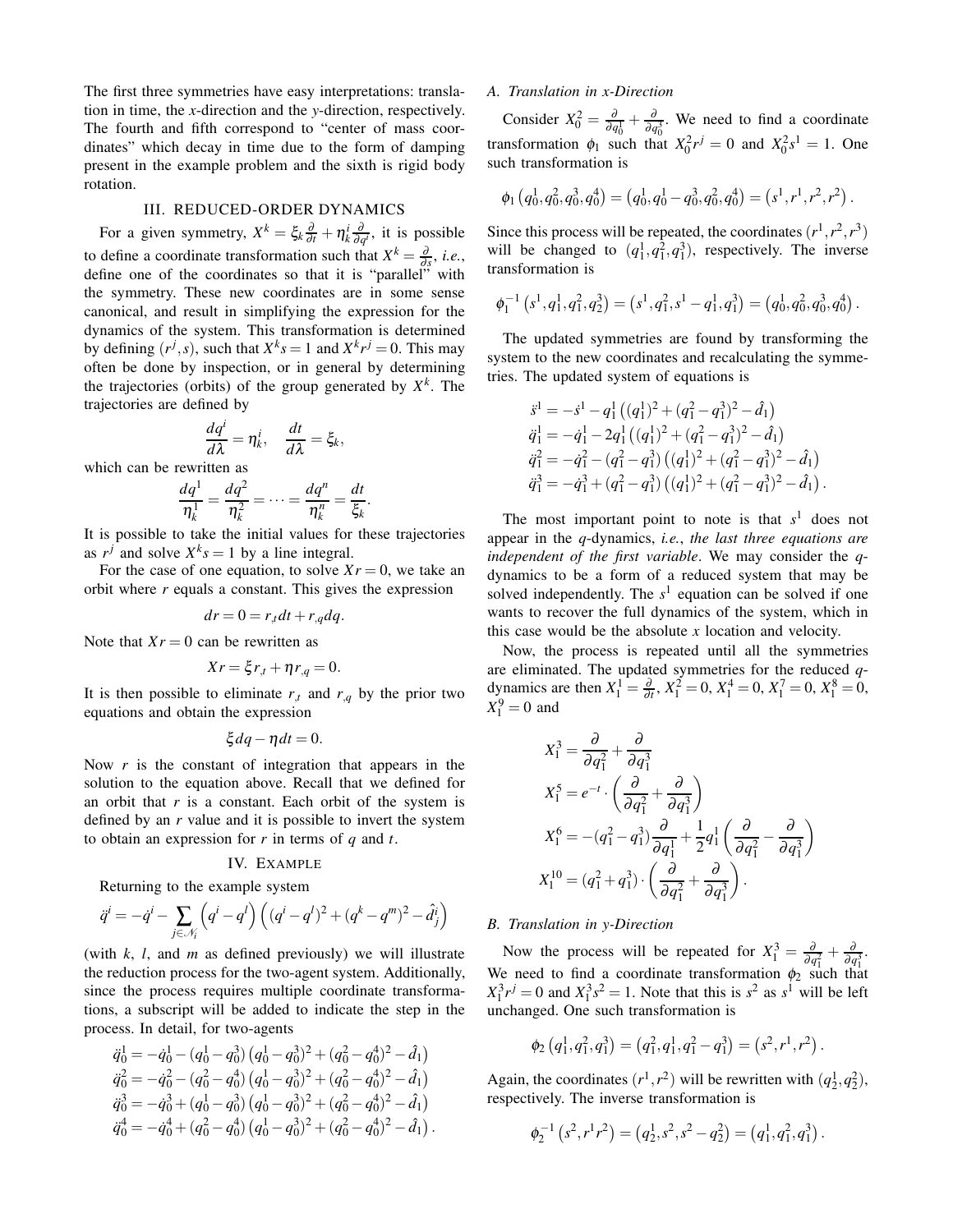The transformation  $\phi_2^{-1}$  is used to write the system in the new coordinates.

$$
\dot{s}^{1} = -\dot{s}^{1} - q_{2}^{1} \left( (q_{2}^{1})^{2} + (q_{2}^{2})^{2} - \hat{d}_{1} \right)
$$
\n
$$
\dot{s}^{2} = -\dot{s}^{2} - q_{2}^{2} \left( (q_{2}^{1})^{2} + (q_{2}^{2})^{2} - \hat{d}_{1} \right)
$$
\n
$$
\ddot{q}_{2}^{1} = -\dot{q}_{2}^{1} - 2q_{2}^{1} \left( (q_{2}^{1})^{2} + (q_{2}^{2})^{2} - \hat{d}_{1} \right)
$$
\n
$$
\ddot{q}_{2}^{1} = -\dot{q}_{2}^{2} - 2q_{2}^{2} \left( (q_{2}^{1})^{2} + (q_{2}^{2})^{2} - \hat{d}_{1} \right).
$$
\n(1)

Using this additional symmetry has resulted in further decoupling of the equations of motion in the new coordinates. Specifically, the last two equations do not depend on the first two variables and may be solved independently. If the location or velocity in either the *x*- or *y*-coordinates is needed, then the first two equations may be solved after solving the last two equations.

Now the updated symmetries for the reduced *q*-dynamics are then  $X_2^1 = \frac{\partial}{\partial t}$ ,  $X_2^2 = 0$ ,  $X_2^3 = 0$ ,  $X_2^4 = 0$ ,  $X_2^5 = 0$ ,  $X_2^7 = 0$ ,  $X_2^8 = 0$   $X_2^9 = 0$ ,  $X_2^{10} = 0$  and

$$
X_2^6 = -q_2^2 \frac{\partial}{\partial q_2^1} + q_2^1 \frac{\partial}{\partial q_2^2}.
$$

## *C. A Comment on the Coordinate Transformations Thus Far*

Depending on the application, it may be important that the agents are at rest (Case A), while other applications are only concerned that the agents are not moving relative to each other (Case B). This method is able to handle both cases. For Case B, each coordinate transformation thus far has been able to eliminate two variables,  $s^i$  and  $\dot{s}^i$ . This is shown by the *q* dynamics not being dependent on  $s^i$  and  $\dot{s}^i$ . As will be shown with the rotational case, it is not always possible to eliminate two variables with one coordinate transformation, however it a pleasant result when it does occur. The reduced dynamics for this case is the *q*- dynamics

$$
\ddot{q}_2^1 = -\dot{q}_2^1 - 2q_2^1((q_2^1)^2 + (q_2^2)^2 - \hat{d}_1) \n\ddot{q}_2^2 = -\dot{q}_2^2 - 2q_2^2((q_2^1)^2 + (q_2^2)^2 - \hat{d}_1).
$$

For Case A, each coordinate transformation has eliminated only one variable, which is all that the method guarantees. In this case is convenient to define a new variable  $p^i = s^i$ , which defines the quadrature

$$
s^i = \int_0^\infty p^i dt.
$$

The quadrature is now the equation to be solved if one wishes to determine where on the *x*- and *y*-axis the formation is. The reduced dynamics is a system of two first order differential equations and two second order differential equations

$$
\begin{aligned}\n\dot{p}^1 &= -p^1 - q_2^1 \left( (q_2^1)^2 + (q_2^2)^2 - \hat{d}_1 \right) \\
\dot{p}^2 &= -p^2 - q_2^2 \left( (q_2^1)^2 + (q_2^2)^2 - \hat{d}_1 \right) \\
\ddot{q}_2^1 &= -\dot{q}_2^1 - 2q_2^1 \left( (q_2^1)^2 + (q_2^2)^2 - \hat{d}_1 \right) \\
\ddot{q}_2^2 &= -\dot{q}_2^2 - 2q_2^2 \left( (q_2^1)^2 + (q_2^2)^2 - \hat{d}_1 \right).\n\end{aligned}
$$

Since the *q* dynamics do not depend on the *p* variables, it is possible solve the *q* dynamics first and then solve the *p* dynamics. For example, in terms of showing stability, one would proceed the same way as with Case B to show stability

of the *q* dynamics only, because that is specifically what is relevant to notions of "stability of the formation." It will be the focus of a future publication to work out the additional details regarding Lyapunov stability of the *q* dynamics.

#### *D. Rotational Symmetry*

Now the rotational symmetry,  $X_2^6$ , will be used. For the prior two symmetries, it was convenient to keep the system as system of second order differential equations and define the coordinate transformation in terms of only the positions. This is not necessary to do so and at this point we convert the dynamics into a system of first order equations.

For both the original *x*- and *y*- translation symmetries, the prolongation is equal to the original symmetry. This is due to the coefficient in front of the partials being a constant. The prolongation of the rotational symmetry is

$$
X_2^6 = -q_2^2 \frac{\partial}{\partial q_2^1} + q_2^1 \frac{\partial}{\partial q_2^2} - \dot{q}_2^2 \frac{\partial}{\partial \dot{q}_2^1} + \dot{q}_2^1 \frac{\partial}{\partial \dot{q}_2^2}.
$$

To create a simplified set of reduced dynamics, a coordinate transformation will be defined such that the reduced dynamics are all first order differential equations. One such transformation is

 $\overline{a}$ 

$$
\phi_3(q_2^1, q_2^2, \dot{q}_2^1, \dot{q}_2^2) = \begin{bmatrix} \arctan 2 \left( \frac{q_2^2}{q_2^1} \right) \\ (q_2^1)^2 + (q_2^2)^2 - \hat{d}_1 \\ \dot{q}_2^1 q_2^1 + \hat{q}_2^2 q_2^2 \\ (\dot{q}_2^1)^2 + (\dot{q}_2^2)^2 + ((q_2^1)^2 + (q_2^2)^2 - \hat{d}_1)^2 \end{bmatrix} = \begin{bmatrix} s^3 & r^1 & r^2 & r^3 \end{bmatrix}^T
$$

with inverse in the configuration variables

$$
\phi_3^{-1}(s^3, r^1) = \left(\sqrt{r^1 + \hat{d}_1} \cos s^3, \sqrt{r^1 + \hat{d}_1} \sin s^3\right) = (q_2^1, q_2^2).
$$

The transformation  $\phi_3^{-1}$  is used to write the system in the new coordinates expressed as the four *first-order* equations

$$
\begin{aligned}\n\dot{s}^3 &= \sqrt{(r^1 + \hat{d}_1)(r^3 - (r^1)^2) - (r^2)^2}/(r^1 + \hat{d}_1) \\
\dot{r}^1 &= 2r^2 \\
\dot{r}^2 &= -2\hat{d}_1r^1 - r^2 + r^3 - 3(r^1)^2 \\
\dot{r}^3 &= -2r^3 + 2(r^1)^2.\n\end{aligned} \tag{2}
$$

Note that  $r<sup>1</sup>$  is simply deviation from the desired distance,  $r<sup>2</sup>$  is related to the cross product between configuration and velocity, and hence is a type of relative angular momentum term, and  $r<sup>3</sup>$  is related to the kinetic energy. As was the case before,  $s<sup>3</sup>$  does not appear in any of the other equations. The  $s<sup>3</sup>$  equation only needs to be solved if one wishes to know the orientation of the formation. Thus, the rotational symmetry reduced the fourth-order system represented by the two, second-order  $q_2$  equations in Equation 1, to the third-order system represented by the last three first-order equations in Equation 2.

As a check on the reduced equations, we compute a solution in the original coordinates and in the reduced, *r*coordinates. Figures 3-4 illustrate solutions for a simulation with initial conditions given by  $((x_1, \dot{x}_1, y_1, \dot{y}_1, x_2, \dot{x}_2, y_2, \dot{y}_2))$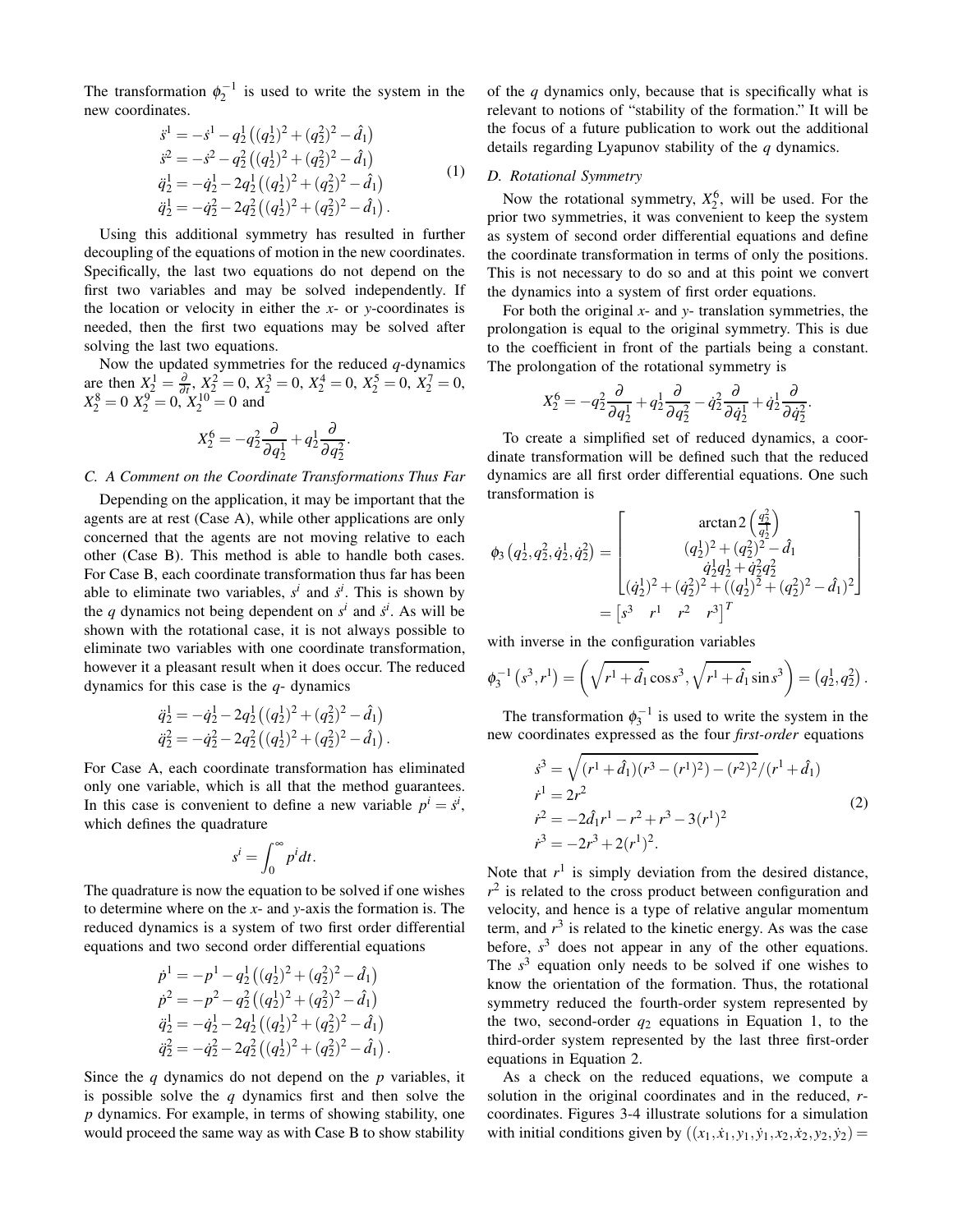

Fig. 3. Solution for two-agent system, agent 1 (red) and agent 2 (blue).



Fig. 4. Validation of reduced dynamics by comparing reduced coordinates computed from full system dynamics and reduced system dynamics.

 $(1,0,1,0,-2,3,-3,-3)$ . Figure 3 illustrates the solution in the plane and Figure 4 illustrates the evolution of the three reduced *r* coordinates. In Figure 4 the red curves, which can not be seen, are the values of the coordinates computed using the simulation data for the original (full) system transformed through the coordinate transformation; whereas, the blue curves (on top of the red ones) illustrate the simulation data from the reduced coordinates from Equation 2. For all three variables,  $r_1$  through  $r_3$  the curves for the two cases are identical, validating the relationship among the coordinate transformation and the original system dynamics and the reduced system dynamics in Equation 2.

*Remark 1:* Returning to one of the motivations for this work, it is clear that the origin is an equilibrium for the last three equations in 2. Hence, the stability analysis for the formation control problem is reduced from an eightdimensional system (the original system with two masses, each with a second-order equation in both *x* and *y* with many feasible "formations" to a simple set of three equations with the origin as an equilibrium. Due to space limitations, completely fleshing out the application of this method to formation stability will be the subject of a future publication. The rest of this paper will consider the more general, *N*-agent system.

## V. USING THE SYMMETRIES FOR THE *N*-AGENT SYSTEM

There are several different ways to extend these results to the general system. It is possible to pick  $s^1 = q_0^1$  again, or one can use an average of all of the odd coordinates. For simplicity and ease of notation, take  $s^1 = q_0^1$  and  $s^2 = q_0^2$ <br>where  $s^1$  corresponds to  $X_0^2$  and  $s^2$  corresponds to  $X_0^3$ , where

$$
X_0^2 = \frac{\partial}{\partial q_0^1} + \frac{\partial}{\partial q_0^3} + \dots + \frac{\partial}{\partial q_0^{2N-1}}
$$

$$
X_0^3 = \frac{\partial}{\partial q_0^2} + \frac{\partial}{\partial q_0^4} + \dots + \frac{\partial}{\partial q_0^{2N}}.
$$

Note that these two symmetries correspond to the *x*− and *y*− translation, respectively. Since these symmetries are independent, it is possible to define a coordinate transformation that will take care of both symmetries at once.

One possible coordinate transformation is

$$
s1 = q01 \nr1 = q01 - q03 \n\vdots \nr2N-3 = q01 - q02N-1 \nr2N-2 = q02 - q02N.
$$

As was done with the two coordinate system,  $r^i$  will be rewritten as  $q_1^i$ . The inverse coordinate transformation is

$$
q_0^1 = s^1
$$
  
\n
$$
q_0^2 = s^2
$$
  
\n
$$
q_0^3 = s^1 - q_1^1
$$
  
\n
$$
\vdots
$$
  
\n
$$
q_0^{2N-1} = s^1 - q_1^{2N-3}
$$
  
\n
$$
q_0^{2N} = s^2 - q_1^{2N-2}
$$

The system of equations written in the new coordinates is now

$$
\begin{aligned}\n\ddot{s}^1 &= -\dot{s}^1 - \sum_{j \in \mathcal{N}_s} d_j^{s^1}(q_1^j) \\
\dot{s}^2 &= -\dot{s}^2 - \sum_{j \in \mathcal{N}_s} d_j^{s^2}(q_1^j) \\
\ddot{q}_1^i &= -\dot{q}^i + \sum_{s^j \in \mathcal{N}_i} d_i^{s^j}(q_1^i) - \sum_{j \in \mathcal{N}_i} d_j^i(q_1^i - q_1^j) \\
d_j^{s^1} &= (q_1^j)^2 + (q^{j+1})^2 - \hat{d}_j^{s^1} \\
d_j^{s^2} &= (q_1^{j-1})^2 + (q_1^j)^2 - \hat{d}_j^{s^2} \\
d_j^i &= (q^i - q^i)^2 + (q^k - q^m)^2 - \hat{d}_j^i,\n\end{aligned}
$$

where  $i \in \{0, ..., 2N-2\}, k = i - (-1)^i, l = i + 2j$ (mod  $2N - 2$ ),  $m = k + 2j \pmod{2N - 2}$ , and care needs to be taken to make sure that  $\mathcal{N}_i$  is defined properly to be consistent with the original system.

Note that the reduced system defined by  $q_1^i$  does not depend on  $s^j$ , but rather only  $\dot{s}^j$ . This means that it is possible to define a quadrature

$$
s^i = \int_0^\infty p^i dt, \quad p^i = s^i.
$$